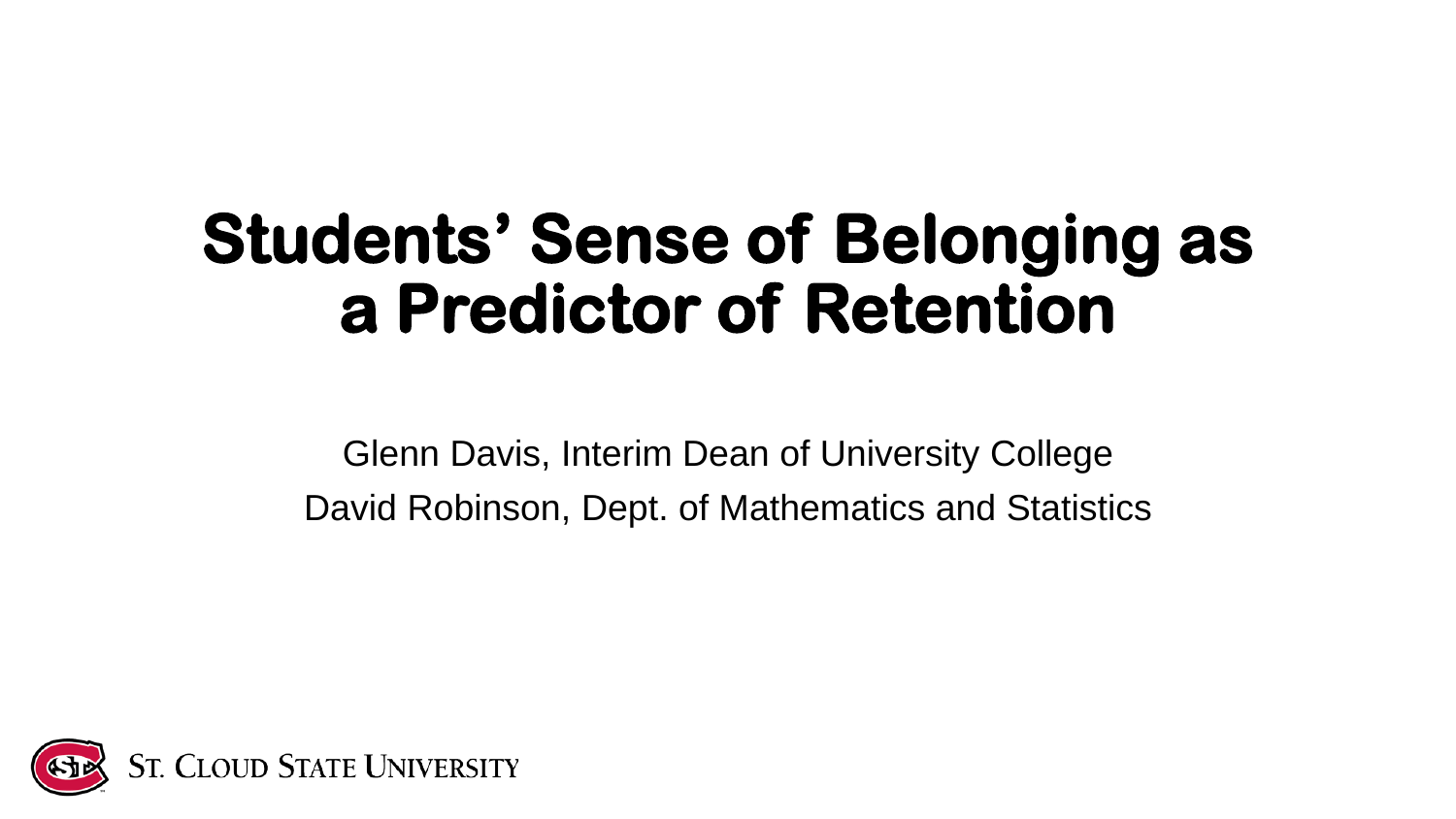## **The Importance of Belonging**



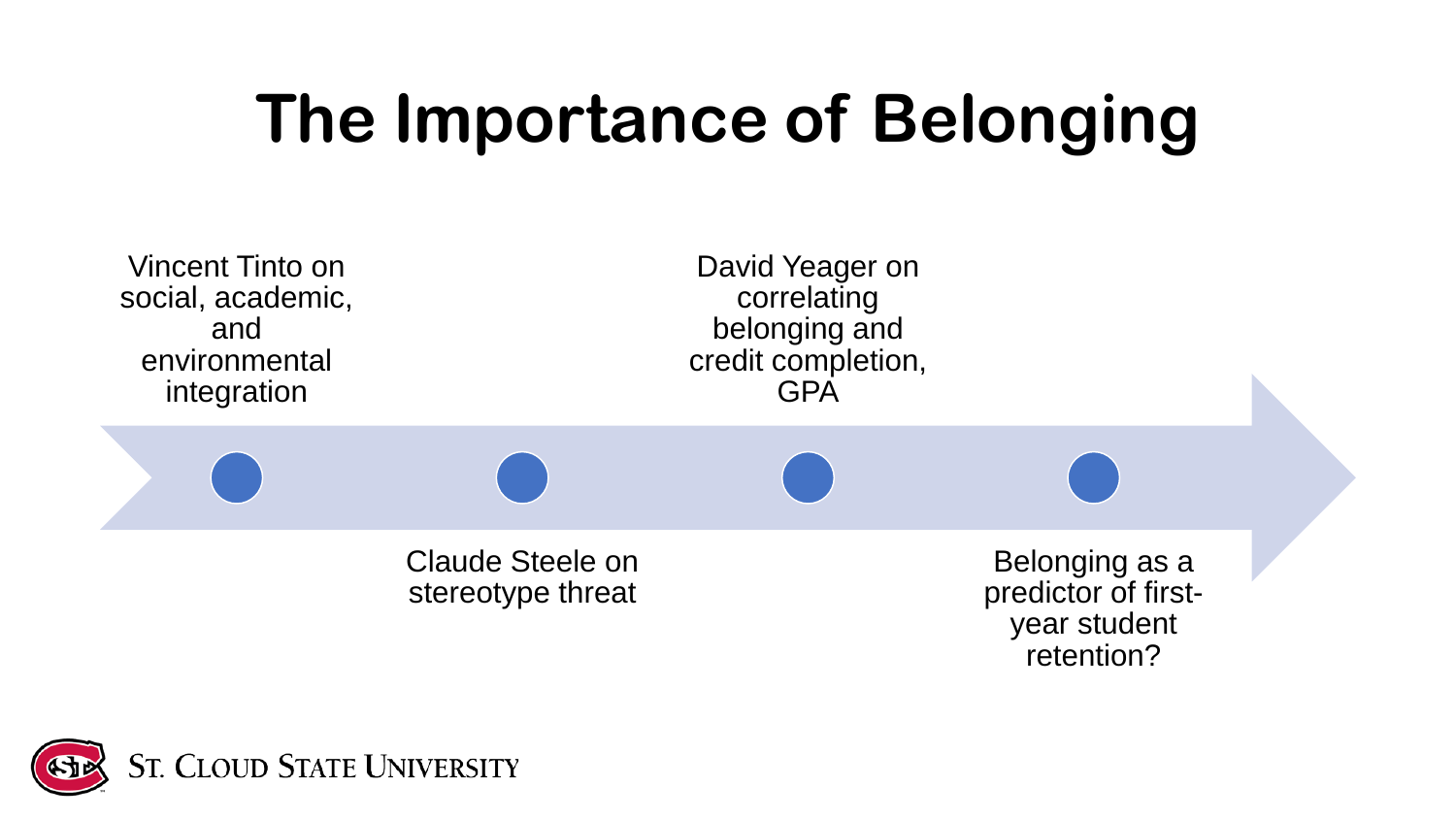## **Results of Fall 2017 Survey**

| <b>Belonging Group</b> | # of Students |  |  |
|------------------------|---------------|--|--|
| High                   | 151           |  |  |
| <b>Medium</b>          | 443           |  |  |
| Low                    | 180           |  |  |
| <b>No Survey</b>       | 610           |  |  |
| Total                  | 1384          |  |  |

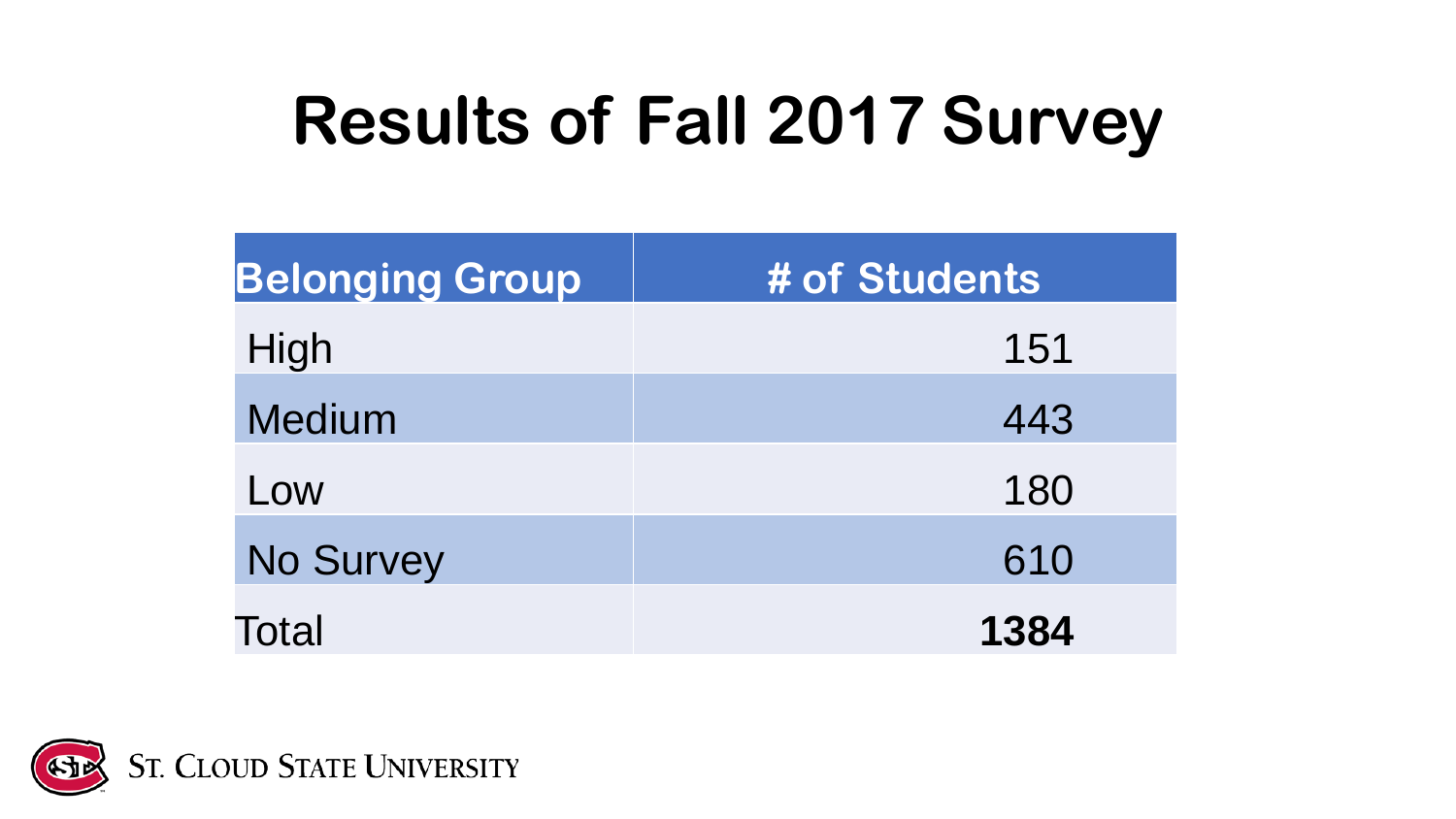## **Results of Fall 2017 Survey**

| <b>Belonging Group</b> | 1st Term GPA |  |  |
|------------------------|--------------|--|--|
| High                   | 2.84         |  |  |
| <b>Medium</b>          | 2.86         |  |  |
| Low                    | 2.80         |  |  |
| <b>No Survey</b>       | 2.44         |  |  |
| Total                  | 2.67         |  |  |

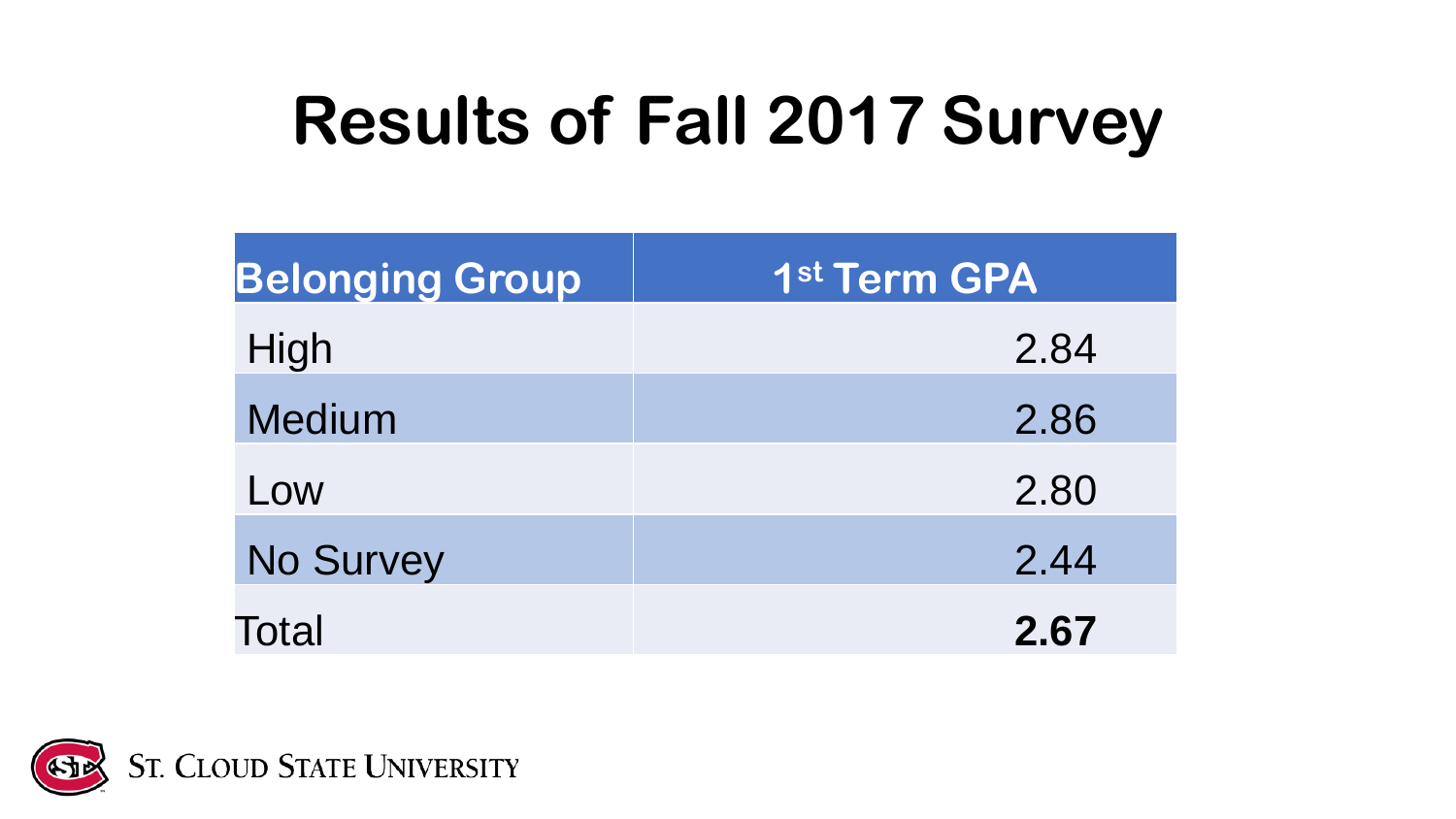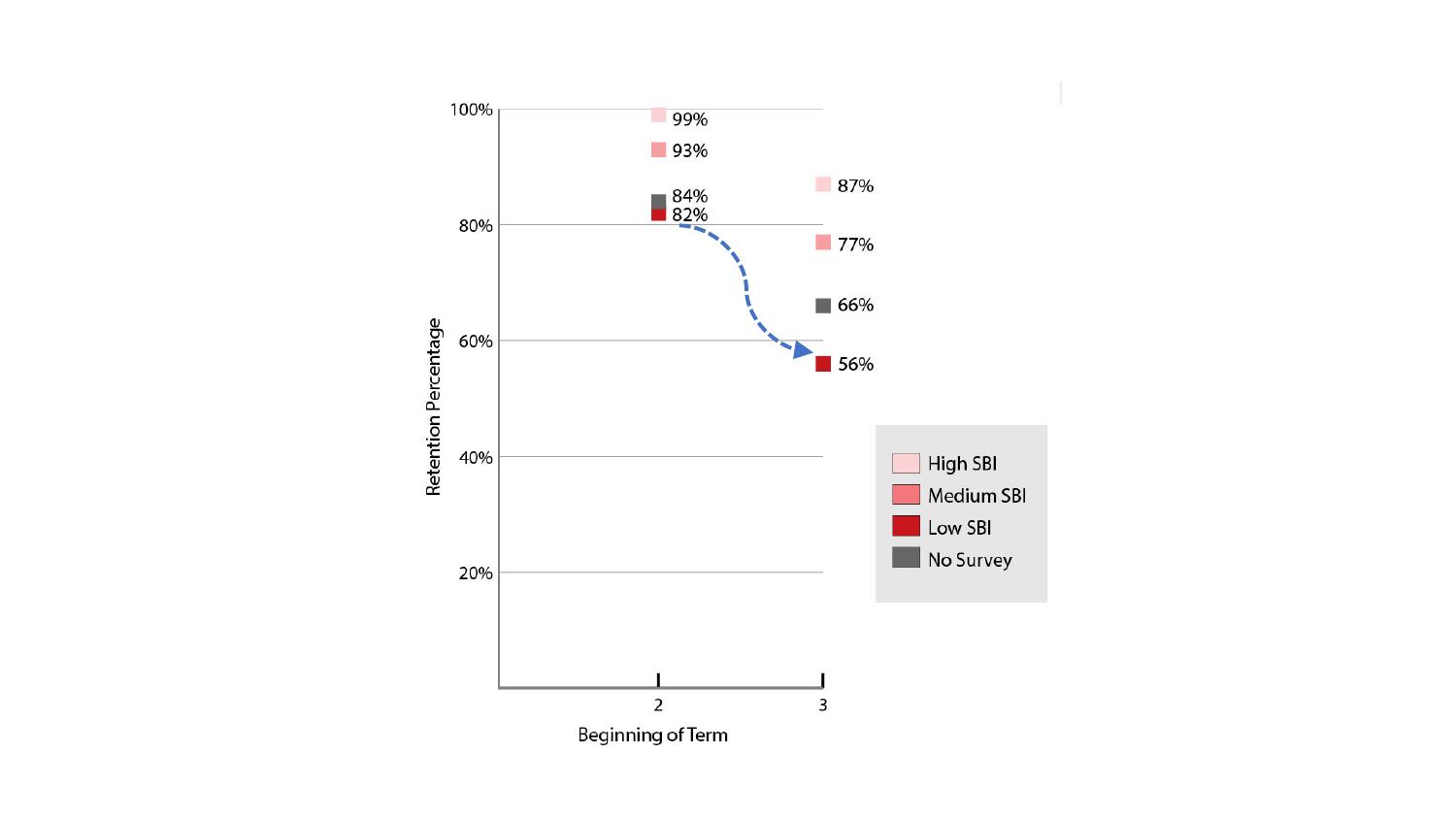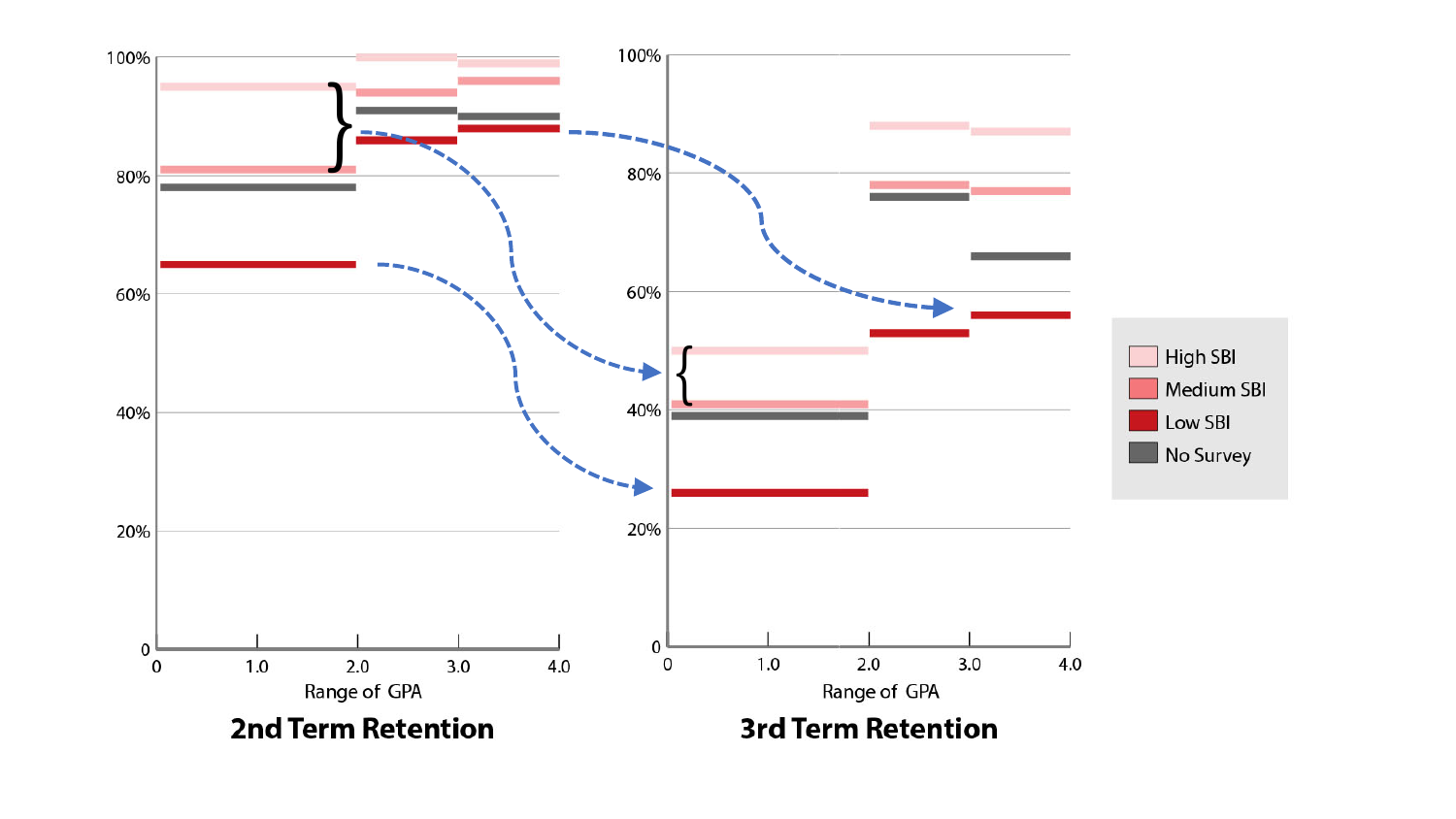#### **Plan for Outreach**

Five core areas:

- 1. Targeted, proactive advising for at-risk students
- 2. Communication with students, faculty, and staff
- 3. Campus Engagement
- 4. Instruction
- 5. Administration

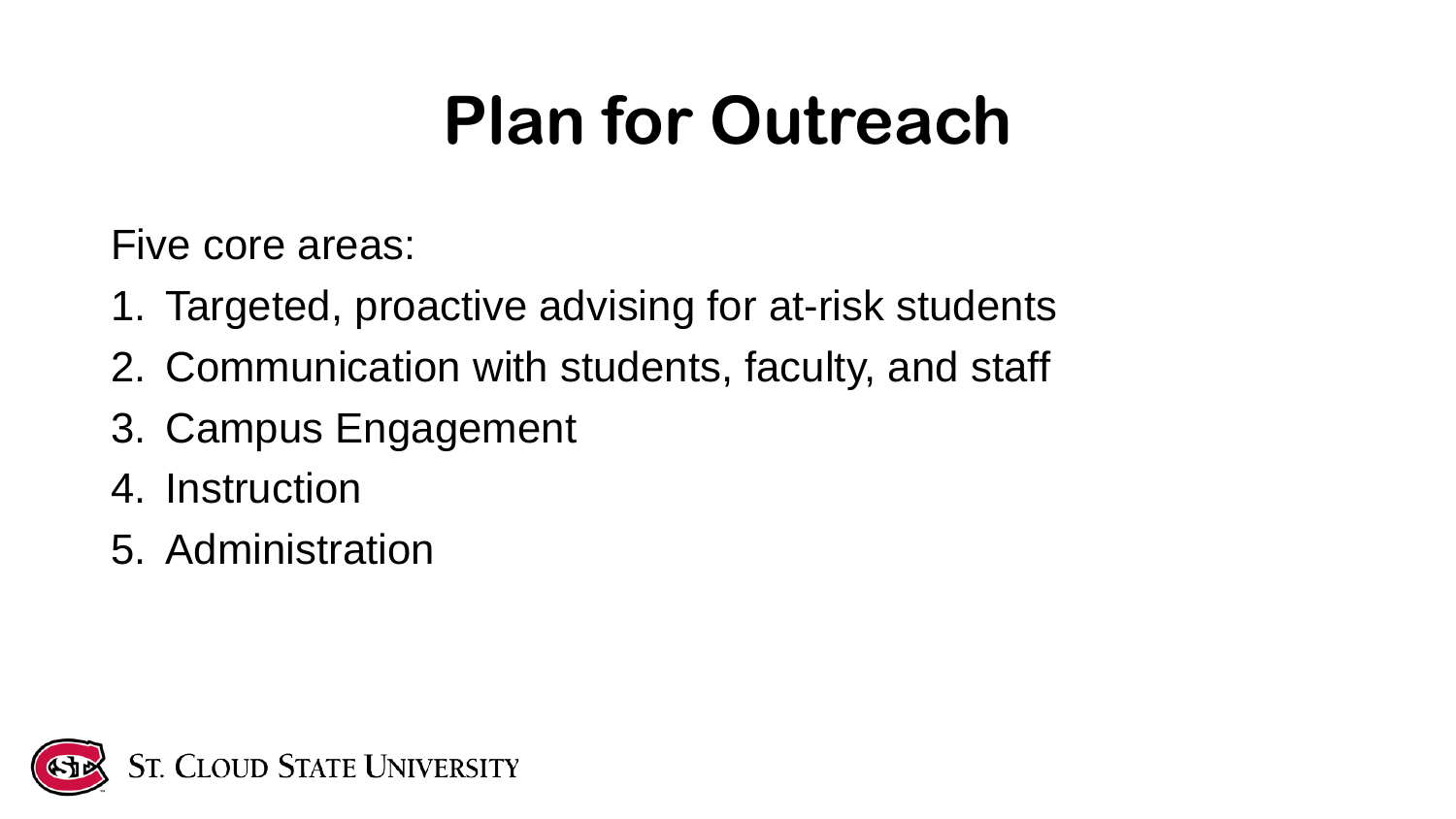# **Longitudinal Study Areas of Interest**

- Does SBI impact years to graduation?
- Does SBI correlate to final GPA?
- Can interventions and outreach change SBI, and ultimately retention?